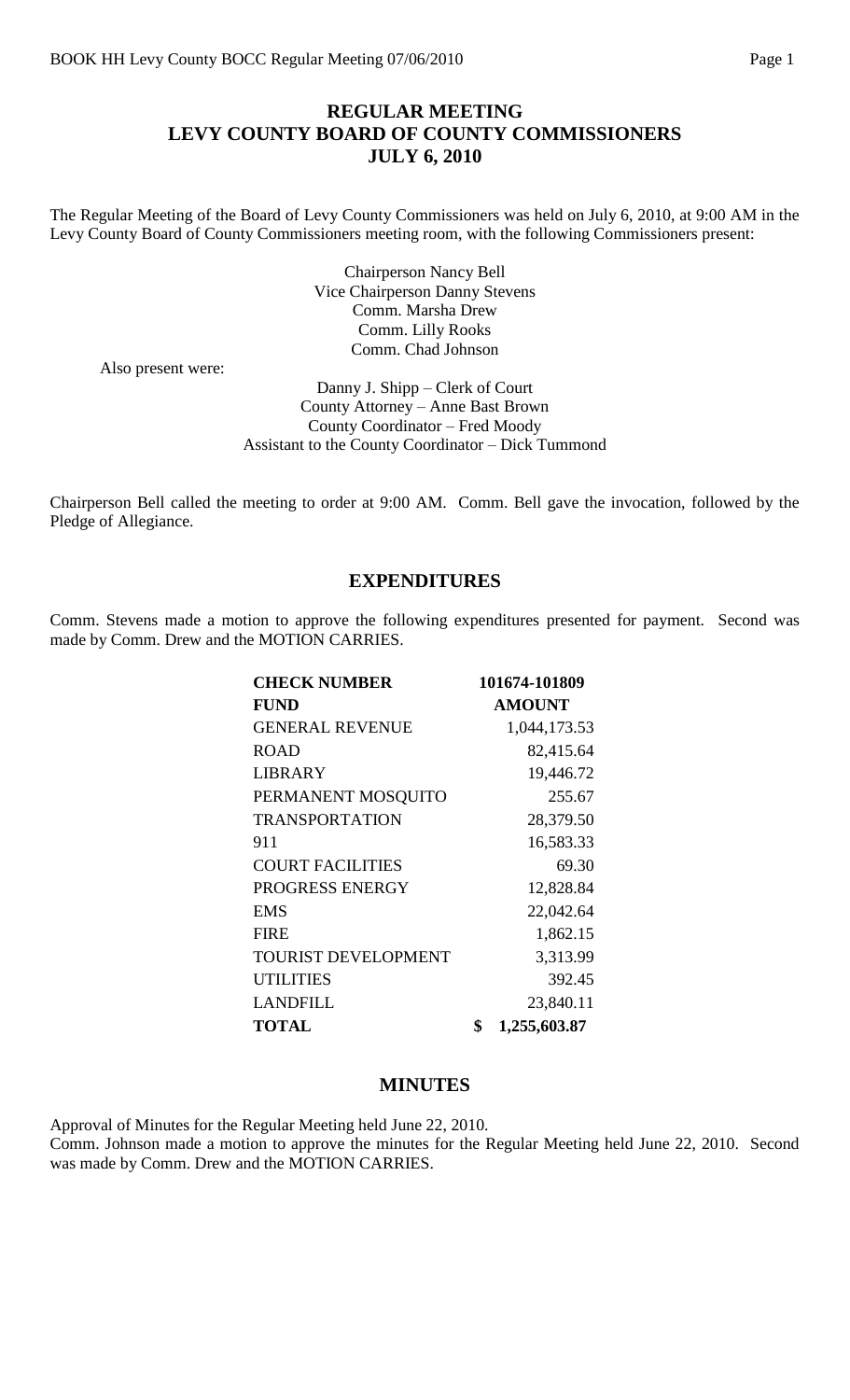# **FLORIDA DEPARTMENT OF CORRECTIONS**

Teresa Wilson, Florida Department of Corrections

A. Request approval of Proclamation 2010-28 recognizing and observing July 18-24, 2010 as Probation, Parole, and Community Supervision Week.

Teresa Wilson introduced Cassandra Sheppard who then requested Board approval of Proclamation 2010-28. After Comm. Bell read the Proclamation into record, Comm. Drew made a motion to approve Proclamation 2010-28 as presented. Second was made by Comm. Johnson and the MOTION CARRIES.

#### **ZONING**

Rob Corbitt, Director

Atty. Brown swore in those in the audience who wished to speak for or against any of the Hardship Variances to be presented.

<sup>1.</sup> Comm. Stevens stated he had ex-parte communication on item C.  $2$ Comm. Bell stated she had ex-parte communication with Sam Rife concerning item B.

A. Petition No. 5-10 Ha.Va., Hardship Variance, Cynthia M. Baxter.

Mr. Corbitt presented for Board approval Petition No. 5-10 Ha.Va., Hardship Variance for Cynthia M. Baker to allow a second dwelling in order to care for her mother.

Comm. Johnson made a motion to approve Petition No. 5-10 Ha.Va. as presented. Second was made by Comm. Drew and the MOTION CARRIES

B. Petition No. 6-10 Ha.Va., Hardship Variance, Sam W. Rife.

Mr. Corbitt presented for Board approval Petition No. 6-10 Ha.Va., Hardship Variance, Sam W. Rife to allow a second dwelling in order for a friend to help care for him.

Rachel Roberts speaks against construction traffic on the street in which she lives as the property in question has other access.

Mr. Rife speaks and explains the addition of a second dwelling will not interfere with Mrs. Robert's property. Comm. Rooks made a motion to approve Petition No. 6-10 Ha.Va. as presented. Second was made by Comm. Stevens and the MOTION CARRIES.

C. Petition No. PV 1-10, Vacation of a portion of Lot 2, Prosperity Farms.

Mr. Corbitt presented for Board approval Petition No. PV 1-10, Vacation of a portion of Lot 2, Prosperity Farms.

Comm. Stevens made a motion to approve Petition No. PV 1-10 as presented. Second was made by Comm. Rooks and the MOTION CARRIES.

#### **LEVY COUNTY VISITOR'S BUREAU**

Carol McQueen,

 $\overline{a}$ 

A. Request approval to re-print a 20 page full color brochure at a cost of \$5,625.

Mrs. McQueen requested Board approval to re-print a 20 page full color brochure at a cost of \$5,625 by Tomes Rabold Advertising. Upon completion of this order, the brochure will be owned by the Levy County Visitor's Bureau so it can be taken elsewhere for printing in the future.

Comm. Drew made a motion to approve the brochure printing as presented. Second was made by Comm. Johnson and the MOTION CARRIES.

B. Request approval of Levy County Tourist Development Council's Advertising Grant Award recommendation.

<sup>1.</sup> Ex-Parte Communication Comm. Stevens

<sup>2.</sup> Ex-Parte Communication Comm. Bell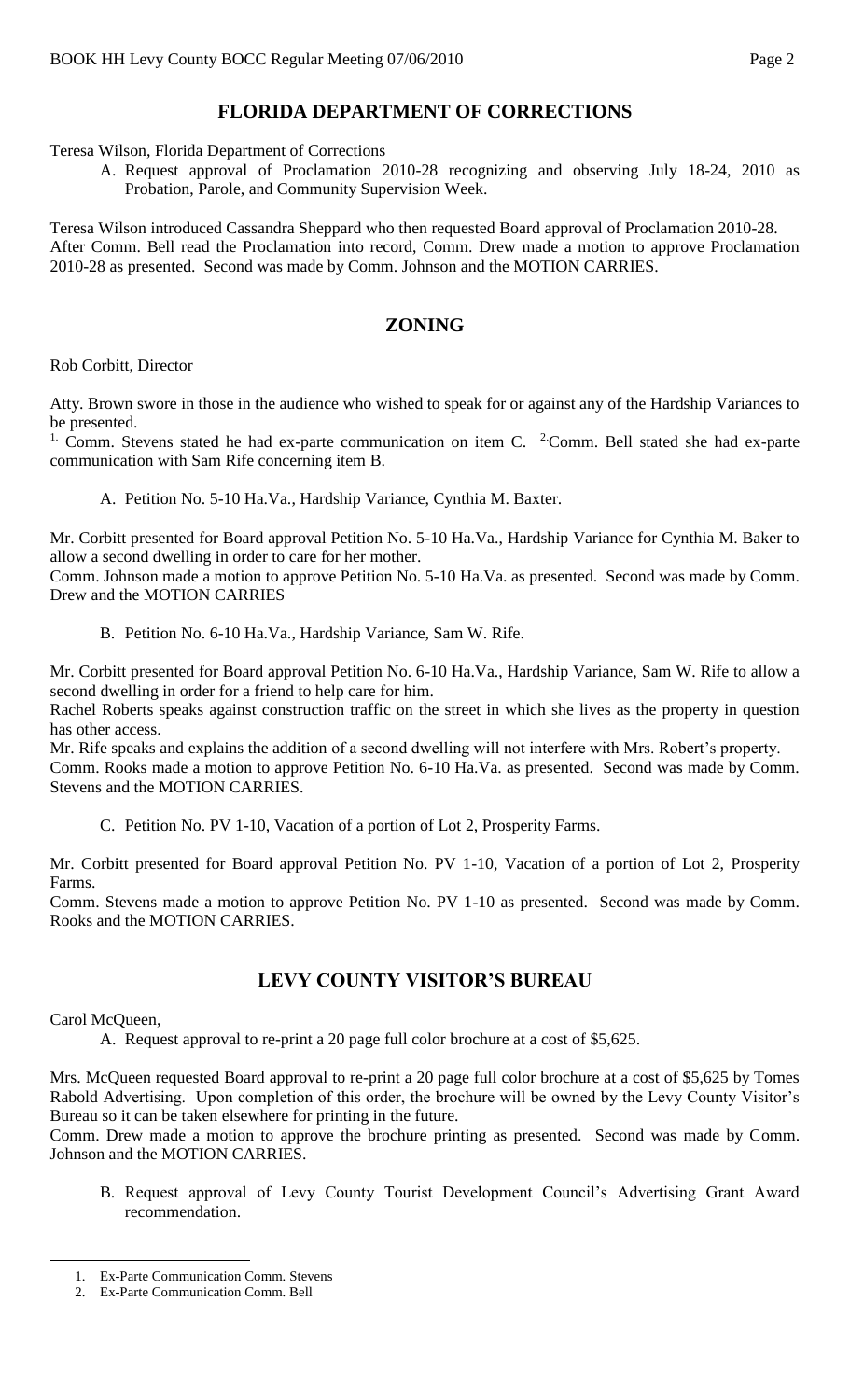Mrs. McQueen requested Board approval of Levy County Tourist Development Council's Advertising Grant Award recommendation as follows:

| <b>Festival/Event</b>                                             | <b>Request</b> | <b>Recommendation</b> |
|-------------------------------------------------------------------|----------------|-----------------------|
| Levy County Fair Association                                      | \$4,000        | \$3,000               |
| Cedar Key Art Center/47th Annual Art Festival                     | \$4,000        | \$3,000               |
| Williston Chamber of Commerce/22nd Peanut Festival                | \$4,000        | \$2,000               |
| Cedar Key Chamber of Commerce/CK Christmas                        | \$4,000        | \$2,000               |
| Levy County Historical Society/Levy Co. RR Days                   | \$2,000        | \$1,000               |
| Cedar Key Aquaculture Association/July 4 <sup>th</sup> -CLAMERICA | \$2,000        | \$1,000               |
| CK Chamber of Commerce/Red Fish Kayak Tournament                  | \$2,000        | \$1,000               |
| LARC/35th Wild Hog Canoe & Kayak Race                             | \$2,500        | \$500                 |
| Chiefland Chamber of Commerce/Christmas Fest. & Parade            | \$1,000        | \$500                 |
| <b>Fanning Springs Chamber of Commerce</b>                        | \$1,500        | \$500                 |
| Williston Chamber of Commerce/Williston Airport Fest              | \$4,000        | \$500                 |
| <b>Total Grant Awards</b>                                         |                | \$15,000              |

Toni Collins spoke against the recommendations presented by Mrs. McQueen.

Mr. Cannon spoke against sending any advertising money to Cedar Key as Cedar Key does not pay County taxes.

Comm. Rooks stated she is in favor of pursuing additional advertising funding through BP and sending a Resolution to the Governor's office.

Mrs. McQueen stated she is working on a Memorandum of Understanding to the Governor's office for BP to provide advertising funding for our county.

Comm. Johnson made a motion to approve the Advertising Grant Award recommendations as presented. Second was made by Comm. Drew and the MOTION CARRIES.

# **LEVY COUNTY SHERIFF'S OFFICE**

Major Sullivan, LCSO

A. Request approval/ratification of application for the Levy County Multi-Jurisdictional Task Force 19 Grant in the amount of \$75,725.

Major Sullivan requested approval/ratification of application for the Levy County Multi-Jurisdictional Task Force 19 Grant in the amount of \$75,725. He explained approval of this application will allow the Levy County Sheriff's Office Drug Task Force to partially pay for the salaries of two officers working in the Drug Unit. Comm. Rooks made a motion to approve/ratify the application as presented. Second was made by Comm. Drew and the MOTION CARRIES.

#### **AWARD PRESENTATION**

Comm. Bell presents an award to Comm. Rooks from the Florida Association of Counties for her work with the Legislature for our County. Comm. Bell stated Comm. Rooks serves as the President of the Small County Coalition and serves on the Board of Directors for the Florida Association of Counties.

The meeting recessed at 10:32 A.M. The meeting reconvened at 10:48 A.M.

## **DEPARTMENT REPORTS**

## **COUNTY COORDINATOR**

Fred Moody, County Coordinator

A. Proposed Lease Agreement for Guardian ad Litem.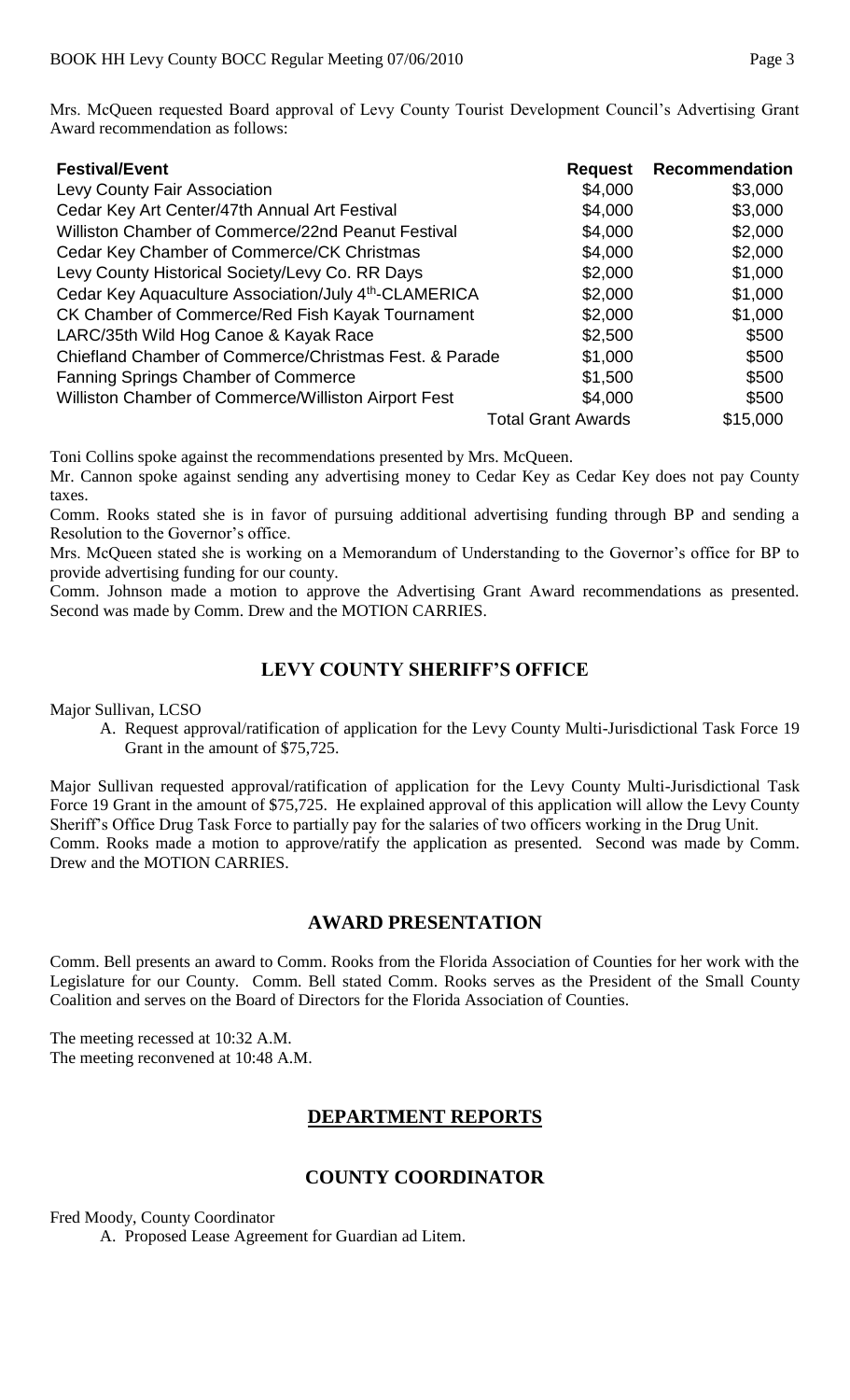Mr. Moody presented the Proposed Lease Agreement for Guardian ad Litem. He explained the Guardian ad litem will partner with Gilchrist County to utilize the same office space. After researching several available office spaces in Chiefland, a central location, the 102 N. Main Street location would be their preference. The rent will be split Levy/60 % and Gilchrist County/40%. The Levy County portion will be about \$942.00 per month. He requested the Board's approval to proceed. Once the lease has been prepared, it will be brought before the Board for approval.

The Board decided to **TABLE** this item until further information can be provided.

Mr. Moody requested the Board set a date for a Budget Workshop before July 15<sup>th</sup> as a tentative budget and Millage needs to be provided by this date. Commissioners agreed to hold the Workshop on Monday, July 12<sup>th</sup> at 10:00 A.M.

Mr. Moody asks Trish Siebold to come forward to present budget news for the Board. Ms. Siebold stated the EMS Department was awarded a 90/10 Grant for a new unit by the State in the amount of \$120,600.

#### **CORRESPONDENCE**

Heather Lombardo

A. Proposed additions to the Levy County Transportation Disadvantaged Local Coordinating Board.

Mrs. Lombardo presented for the Board, proposed additions and changes to the Levy County Transportation Disadvantaged Local Coordinating Board as follows:

#### **Additions**

Veterans Category Alternate Voting Member – Robert E. Lowyns

Community Action Agency Agency Category Primary Voting Member – Katrina Bowers **Alternate Voting Member – Cindy Morgan** 

#### **Changes**

Elder Affairs Category Remove Barbara Cook as Primary Voting Member Change Alternate Voting Member Kay Stephens to Primary Voting Member

Comm. Drew made a motion to accept the additions and changes to the Levy County Transportation Disadvantaged Local Coordinating Board as presented. Second was made by Comm. Rooks and the MOTION CARRIES.

## **EMERGENCY MANAGEMENT**

Mark Johnson, Director

A. Request to accept the Emergency Management Performance Grant Award.

Mr. Johnson requested the Board accept the Emergency Management Performance Grant Award in the amount of \$53,369.

Comm. Rooks made a motion to accept the Emergency Management Performance Grant Award as presented. Second was made by Comm. Drew and the MOTION CARRIES.

## **ROAD DEPARTMENT**

Bruce Greenlee, Administrative Superintendent

A. Request permission to accept a truck and trailer that the Levy County Sheriff's Department has donated to the Levy County Road Department.

Mr. Greenlee requested permission from the Board to accept a truck and trailer donated by the Levy County Sheriff's Department. The truck is a 1983 Ford F700 and the trailer is a 24 ft. single axel trailer. Mr. Greenlee stated the truck and trailer would be used to haul trimming equipment.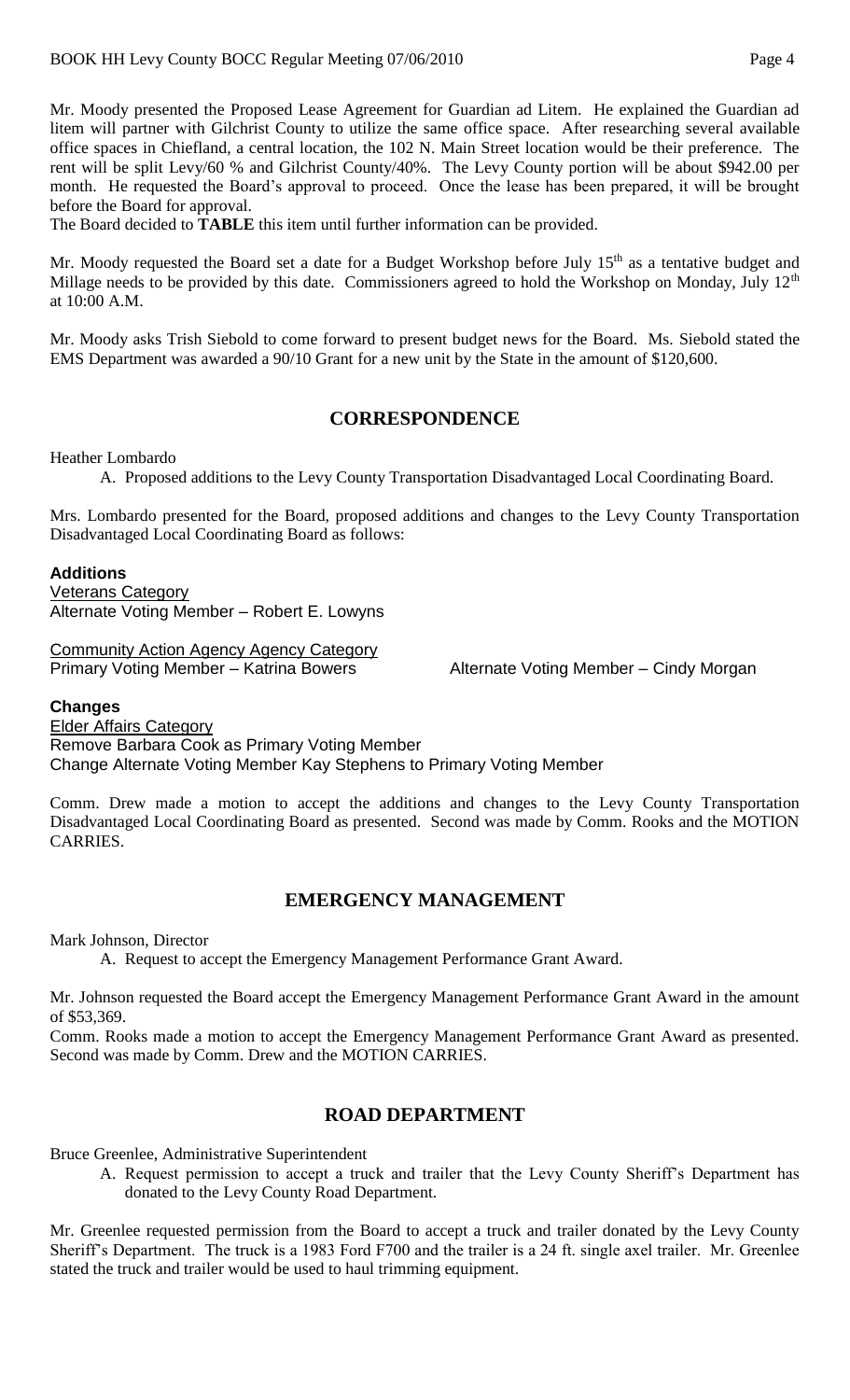Comm. Stevens made a motion to accept the truck and trailer from the Levy County Sheriff's Department. Second was made by Comm. Rooks and the MOTION CARRIES.

B. Request to purchase a truck for the mowing crew.

Mr. Greenlee requested permission from the Board to purchase a truck for the mowing crew and presented the bid results as follows:

| \$20,305    |
|-------------|
| \$24,580.19 |
|             |
|             |
| \$14,876    |
| \$16,536    |
| \$23,121    |
| \$13,734    |
| \$15,229    |
| \$19,429    |
|             |

Mr. Greenlee's recommendation is to accept the bid from the Florida Sheriff's Association for the 2010 Ford F150 4x2 Standard Cab in the amount of \$15,229.

Comm. Stevens made a motion to accept the bid as presented to purchase the 2010 Ford F150 as presented. Second was made by Comm. Drew and the MOTION CARRIES.

C. Adopt Resolution 2010-32 accepting easement necessary to accumulate and move debris on property located in Pinehurst Subdivision in order for Williston Fire Department to burn debris for training.

Mr. Greenlee requested the Board adopt Resolution 2010-32 accepting easement necessary to accumulate and move debris on property located in Pinehurst Subdivision in order for Williston Fire Department to burn debris for training.

Comm. Stevens made a motion to adopt Resolution 2010-32 as presented. Second was made by Comm. Rooks and the MOTION CARRIES.

D. Request permission to accept Interlocal Agreement for Community Development Block Grant application for the City of Williston.

Mr. Greenlee requested permission from the Board to accept the Interlocal Agreement for Community Development Block Grant Application for the City of Williston in relation to water system infrastructure improvements to be made in the city.

Comm. Stevens made a motion to accept the Interlocal Agreement as presented. Second was made by Comm. Rooks and the MOTION CARRIES.

#### **COMMISSIONERS' REPORTS**

#### **Comm. Drew**

A. Approval of Resolution 2010-36 requesting the Governor of the State of Florida to convene a summit for the preservation of Florida's shores and to promote legislation for robust alternative/renewable energy.

Comm. Drew presented and requested Board approval of Resolution 2010-36 requesting the Governor of the State of Florida to convene a summit for the preservation of Florida's shores and to promote legislation for robust alternative/renewable energy. Comm. Drew read the Resolution into record.

Comm. Johnson made a motion to approve Resolution 2010-36 as presented. Second was made by Comm. Drew.

After discussion the Commissioners decided to **TABLE** this item and reconsider after changes can be made in the language of the Resolution.